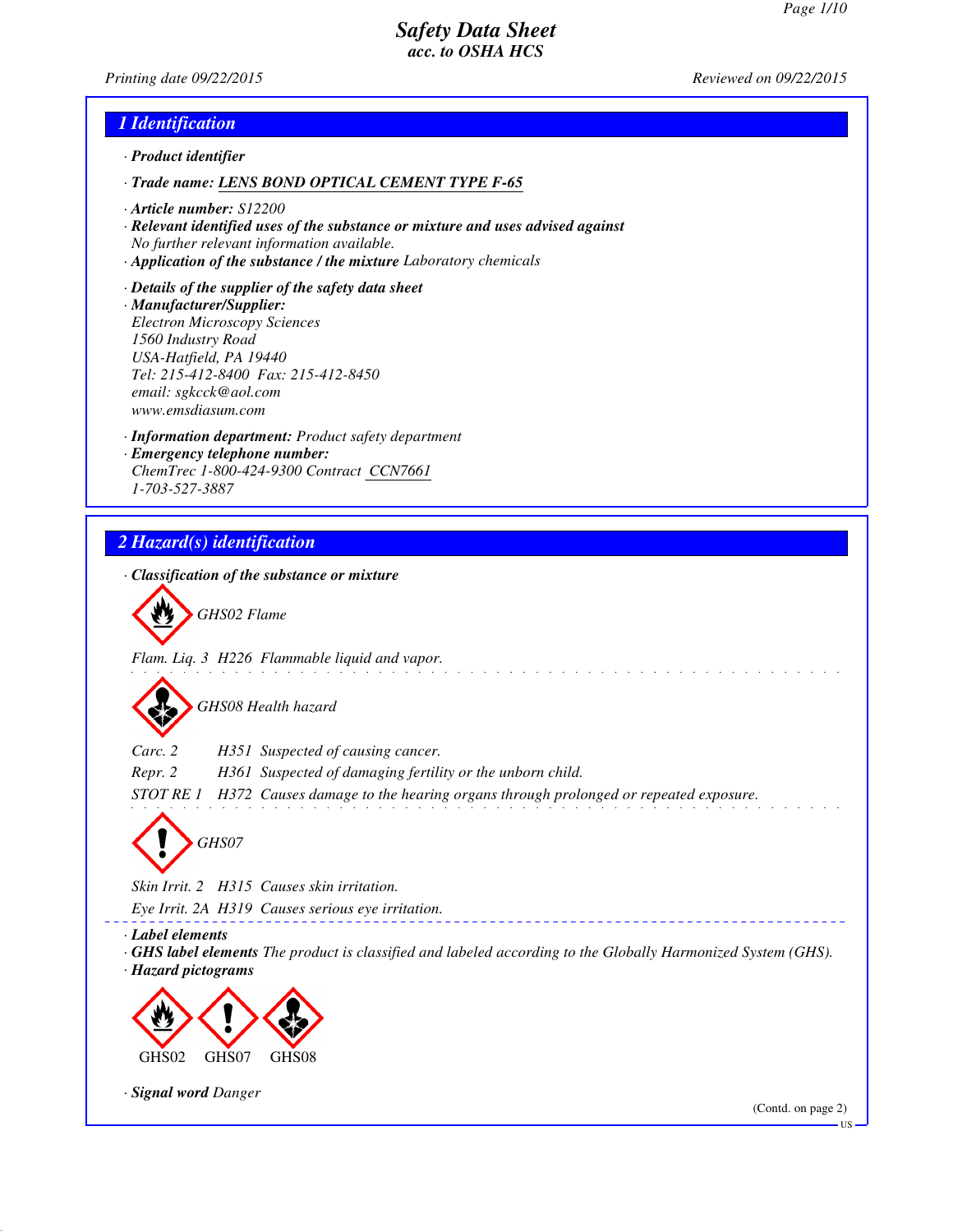*Printing date 09/22/2015 Reviewed on 09/22/2015*

# *Trade name: LENS BOND OPTICAL CEMENT TYPE F-65*

|                                                                                                                | (Contd. of page 1) |
|----------------------------------------------------------------------------------------------------------------|--------------------|
| · Hazard-determining components of labeling:                                                                   |                    |
| <b>STYRENE</b>                                                                                                 |                    |
| · Hazard statements                                                                                            |                    |
| Flammable liquid and vapor.                                                                                    |                    |
| Causes skin irritation.                                                                                        |                    |
| Causes serious eye irritation.                                                                                 |                    |
| Suspected of causing cancer.                                                                                   |                    |
| Suspected of damaging fertility or the unborn child.                                                           |                    |
| Causes damage to the hearing organs through prolonged or repeated exposure.                                    |                    |
| · Precautionary statements                                                                                     |                    |
| Keep away from heat/sparks/open flames/hot surfaces. - No smoking.                                             |                    |
| Use explosion-proof electrical/ventilating/lighting/equipment.                                                 |                    |
| Do not breathe dust/fume/gas/mist/vapors/spray.                                                                |                    |
| Wear protective gloves / eye protection / face protection.                                                     |                    |
| Wear protective gloves.                                                                                        |                    |
| Wear eye protection / face protection.                                                                         |                    |
| Ground/bond container and receiving equipment.                                                                 |                    |
| Keep container tightly closed.                                                                                 |                    |
| Use only non-sparking tools.                                                                                   |                    |
| Take precautionary measures against static discharge.                                                          |                    |
| Wash thoroughly after handling.                                                                                |                    |
| Do not eat, drink or smoke when using this product.                                                            |                    |
| Obtain special instructions before use.                                                                        |                    |
| Do not handle until all safety precautions have been read and understood.                                      |                    |
| IF ON SKIN (or hair): Remove/Take off immediately all contaminated clothing. Rinse skin with water/shower.     |                    |
| If in eyes: Rinse cautiously with water for several minutes. Remove contact lenses, if present and easy to do. |                    |
| Continue rinsing.                                                                                              |                    |
| Specific treatment (see on this label).                                                                        |                    |
| IF exposed or concerned: Get medical advice/attention.                                                         |                    |
| If skin irritation occurs: Get medical advice/attention.                                                       |                    |
| If eye irritation persists: Get medical advice/attention.                                                      |                    |
| Get medical advice/attention if you feel unwell.                                                               |                    |
| In case of fire: Use for extinction: CO2, powder or water spray.                                               |                    |
| Take off contaminated clothing and wash it before reuse.                                                       |                    |
| Store locked up.                                                                                               |                    |
| Store in a well-ventilated place. Keep cool.                                                                   |                    |
| Dispose of contents/container in accordance with local/regional/national/international regulations.            |                    |
| · Classification system:                                                                                       |                    |
| $\cdot$ NFPA ratings (scale $0 - 4$ )                                                                          |                    |
| $Health = 3$                                                                                                   |                    |
| $Fire = 2$                                                                                                     |                    |
| $Reactivity = 0$                                                                                               |                    |
|                                                                                                                |                    |
| $\cdot$ HMIS-ratings (scale 0 - 4)                                                                             |                    |
| <b>HEALTH</b><br>*3 <mark> </mark><br>$Health = *3$                                                            |                    |
| 2 <br>$Fire = 2$<br><b>FIRE</b>                                                                                |                    |
| $Reactivity = 0$<br><b>REACTIVITY</b> 0                                                                        |                    |
|                                                                                                                |                    |
| $\cdot$ Other hazards                                                                                          |                    |
| · Results of PBT and vPvB assessment                                                                           |                    |
| · <b>PBT</b> : Not applicable.                                                                                 |                    |

(Contd. on page 3)

US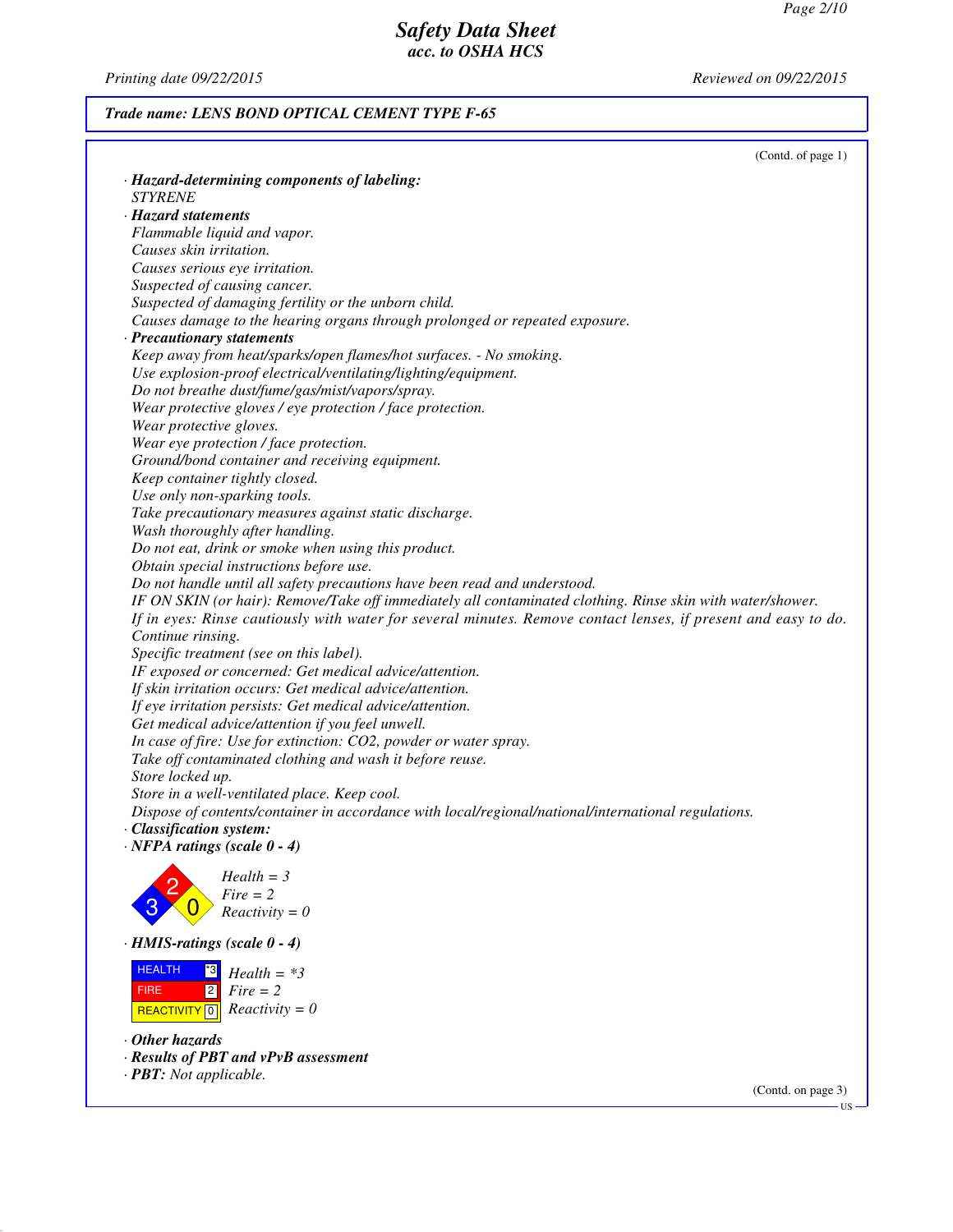*Printing date 09/22/2015 Reviewed on 09/22/2015*

#### *Trade name: LENS BOND OPTICAL CEMENT TYPE F-65*

(Contd. of page 2)

*· vPvB: Not applicable.*

## *3 Composition/information on ingredients*

*· Chemical characterization: Mixtures*

*· Description: Mixture of the substances listed below with nonhazardous additions.*

*· Dangerous components:*

*100-42-5 STYRENE 25-50%*

# *4 First-aid measures*

- *· Description of first aid measures*
- *· General information:*

*Symptoms of poisoning may even occur after several hours; therefore medical observation for at least 48 hours after the accident.*

- *· After inhalation: In case of unconsciousness place patient stably in side position for transportation.*
- *· After skin contact: Immediately wash with water and soap and rinse thoroughly.*
- *· After eye contact:*
- *Rinse opened eye for several minutes under running water. If symptoms persist, consult a doctor.*
- *· After swallowing: If symptoms persist consult doctor.*
- *· Information for doctor:*
- *· Most important symptoms and effects, both acute and delayed No further relevant information available.*
- *· Indication of any immediate medical attention and special treatment needed*
- *No further relevant information available.*

## *5 Fire-fighting measures*

- *· Extinguishing media*
- *· Suitable extinguishing agents: CO2, sand, extinguishing powder. Do not use water.*
- *· For safety reasons unsuitable extinguishing agents: Water with full jet*
- *· Special hazards arising from the substance or mixture No further relevant information available.*
- *· Advice for firefighters*
- *· Protective equipment: No special measures required.*

## *6 Accidental release measures*

- *· Personal precautions, protective equipment and emergency procedures Wear protective equipment. Keep unprotected persons away.*
- *· Environmental precautions: Do not allow to enter sewers/ surface or ground water.*
- *· Methods and material for containment and cleaning up:*

*Absorb with liquid-binding material (sand, diatomite, acid binders, universal binders, sawdust). Dispose contaminated material as waste according to item 13. Ensure adequate ventilation.*

- *Do not flush with water or aqueous cleansing agents*
- *· Reference to other sections*

*See Section 7 for information on safe handling.*

*See Section 8 for information on personal protection equipment.*

(Contd. on page 4)

**HS**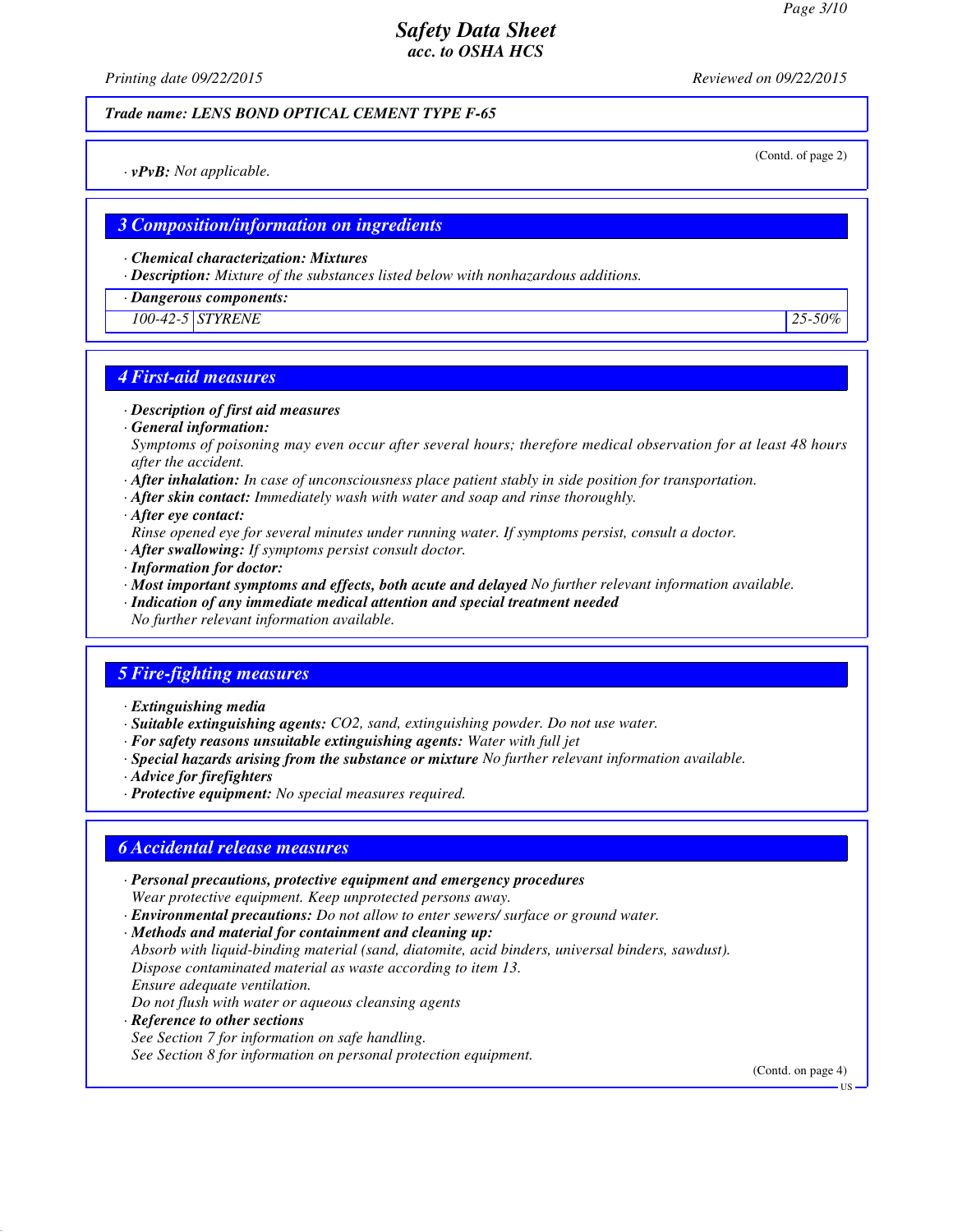*Printing date 09/22/2015 Reviewed on 09/22/2015*

#### *Trade name: LENS BOND OPTICAL CEMENT TYPE F-65*

(Contd. of page 3)

*See Section 13 for disposal information.*

## *7 Handling and storage*

*· Handling:*

- *· Precautions for safe handling Ensure good ventilation/exhaustion at the workplace. Open and handle receptacle with care. Prevent formation of aerosols. · Information about protection against explosions and fires:*
- *Keep ignition sources away Do not smoke. Protect from heat. Protect against electrostatic charges. Keep respiratory protective device available.*
- *· Conditions for safe storage, including any incompatibilities*
- *· Storage:*
- *· Requirements to be met by storerooms and receptacles: No special requirements.*
- *· Information about storage in one common storage facility: Not required.*
- *· Further information about storage conditions:*
- *Keep receptacle tightly sealed. Protect from heat and direct sunlight. · Specific end use(s) No further relevant information available.*

## *8 Exposure controls/personal protection*

*· Additional information about design of technical systems: No further data; see item 7.*

*· Control parameters*

*· Components with limit values that require monitoring at the workplace:*

#### *100-42-5 STYRENE*

- *PEL Long-term value: 100 ppm Ceiling limit value: 200; 600\* ppm \*5-min peak in any 3 hrs*
- *REL Short-term value: 425 mg/m³, 100 ppm Long-term value: 215 mg/m³, 50 ppm*
- *TLV Short-term value: 170 mg/m³, 40 ppm Long-term value: 85 mg/m³, 20 ppm BEI*

#### *· Ingredients with biological limit values:*

*100-42-5 STYRENE*

*BEI 400 mg/g creatinine Medium: urine Time: end of shift Parameter: Mandelic acid plus phenylglyoxylic acid (nonspecific) 0.2 mg/L Medium: venous blood*

*Time: end of shift Parameter: Styrene (semi-quantitative)*

*· Additional information: The lists that were valid during the creation were used as basis.*

(Contd. on page 5)

US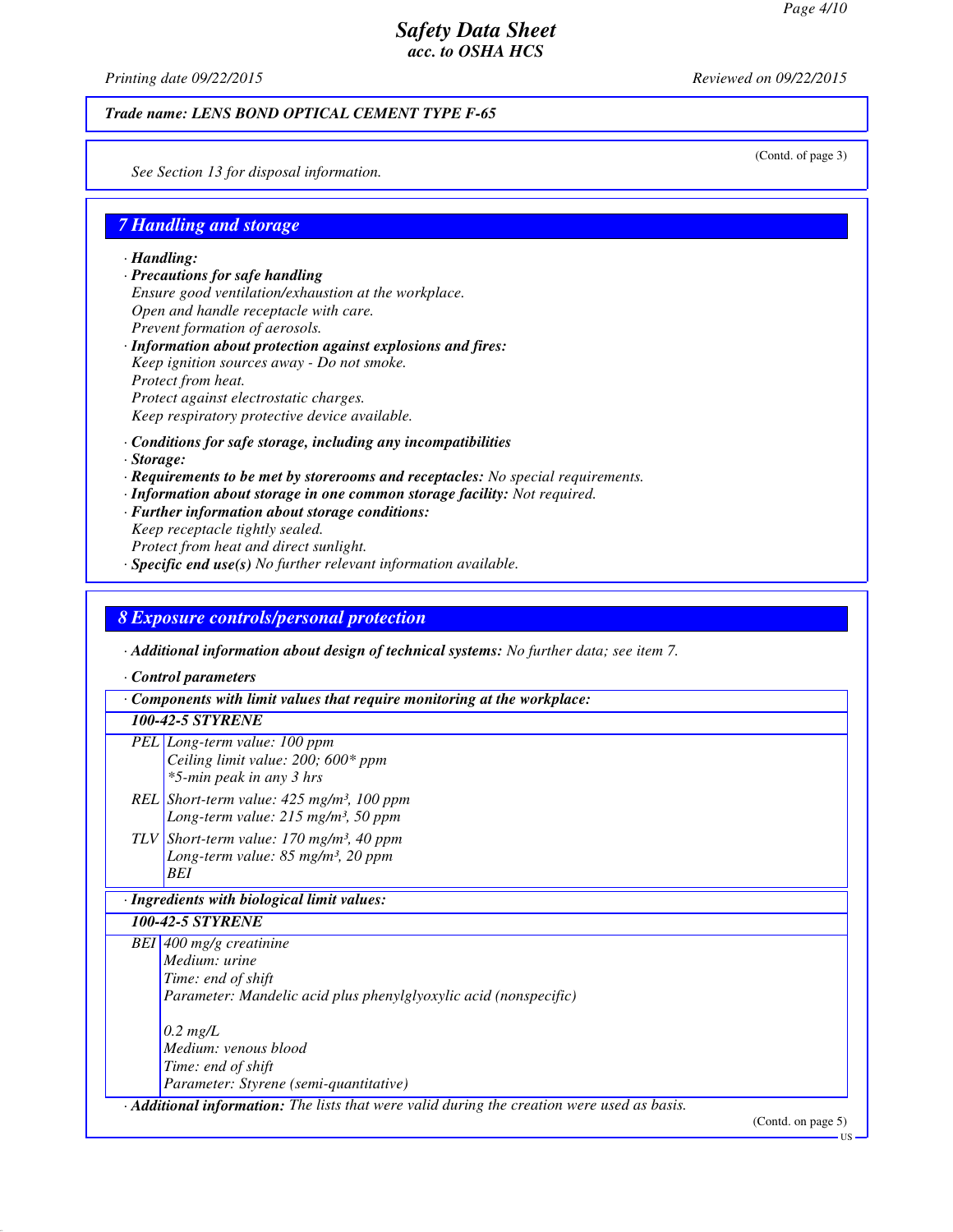*Printing date 09/22/2015 Reviewed on 09/22/2015*

#### *Trade name: LENS BOND OPTICAL CEMENT TYPE F-65*

(Contd. of page 4)

US

- *· Exposure controls*
- *· Personal protective equipment:*

*· General protective and hygienic measures: Keep away from foodstuffs, beverages and feed. Immediately remove all soiled and contaminated clothing. Wash hands before breaks and at the end of work. Store protective clothing separately. Avoid contact with the eyes and skin.*

*· Breathing equipment:*

*In case of brief exposure or low pollution use respiratory filter device. In case of intensive or longer exposure use respiratory protective device that is independent of circulating air.*

*· Protection of hands:*



*Protective gloves*

*The glove material has to be impermeable and resistant to the product/ the substance/ the preparation. Due to missing tests no recommendation to the glove material can be given for the product/ the preparation/ the chemical mixture.*

*Selection of the glove material on consideration of the penetration times, rates of diffusion and the degradation · Material of gloves*

*The selection of the suitable gloves does not only depend on the material, but also on further marks of quality and varies from manufacturer to manufacturer. As the product is a preparation of several substances, the resistance of the glove material can not be calculated in advance and has therefore to be checked prior to the application.*

*· Penetration time of glove material*

*The exact break through time has to be found out by the manufacturer of the protective gloves and has to be observed.*

*· Eye protection:*



*Tightly sealed goggles*

| · Information on basic physical and chemical properties<br><b>General Information</b> |                 |  |
|---------------------------------------------------------------------------------------|-----------------|--|
| $\cdot$ Appearance:                                                                   |                 |  |
| Form:                                                                                 | Liquid          |  |
| Color:                                                                                | Colorless       |  |
| $\cdot$ Odor:                                                                         | Characteristic  |  |
| · Odour threshold:                                                                    | Not determined. |  |
| $\cdot$ pH-value:                                                                     | Not determined. |  |
| $\cdot$ Change in condition                                                           |                 |  |
| <b>Melting point/Melting range:</b>                                                   | Undetermined.   |  |
| <b>Boiling point/Boiling range:</b>                                                   | 150 °C (302 °F) |  |
| · Flash point:                                                                        | 50 °C (122 °F)  |  |
| · Flammability (solid, gaseous):                                                      | Not flammable.  |  |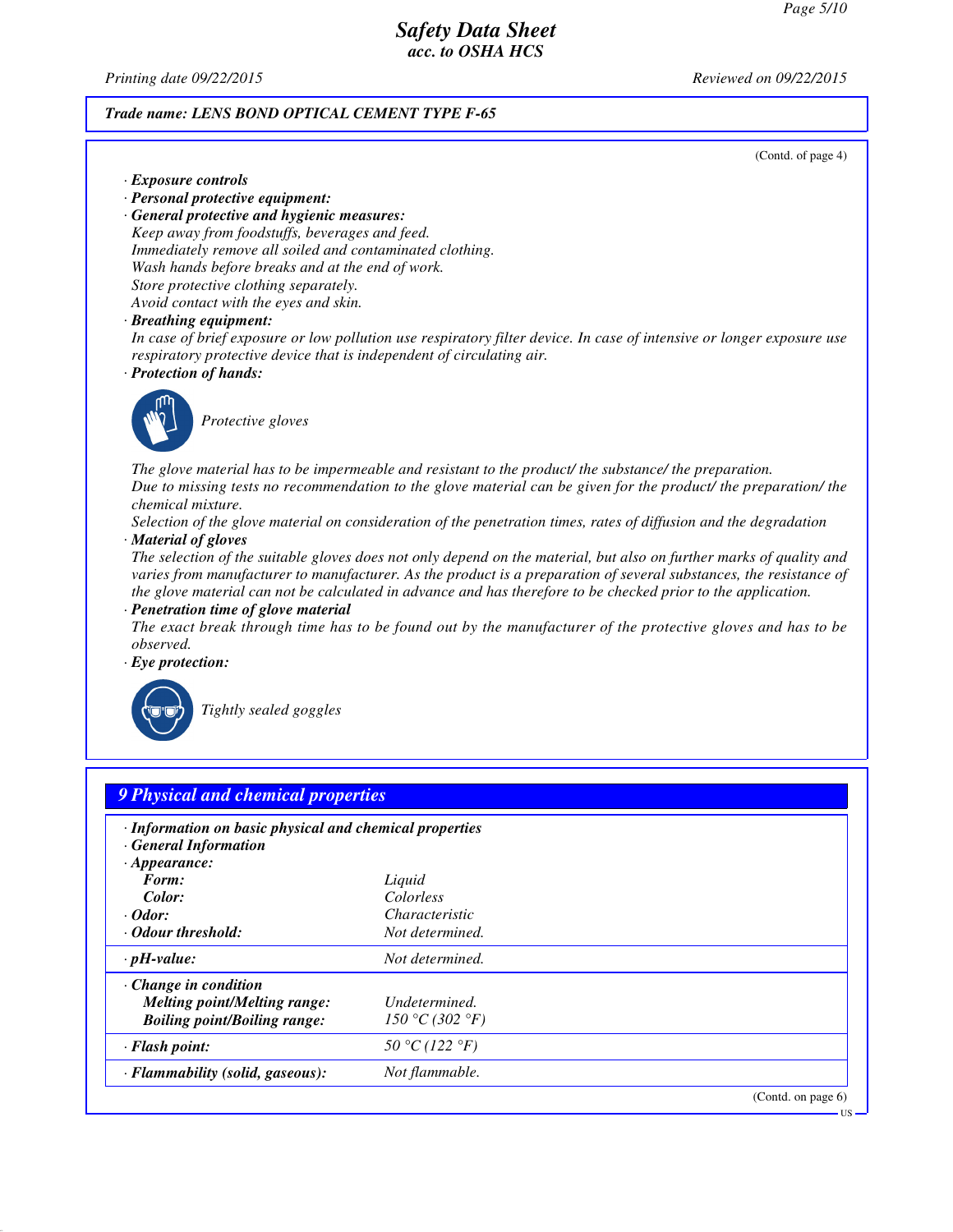*Printing date 09/22/2015 Reviewed on 09/22/2015*

#### *Trade name: LENS BOND OPTICAL CEMENT TYPE F-65*

|                                                            | (Contd. of page 5)                                                                            |
|------------------------------------------------------------|-----------------------------------------------------------------------------------------------|
| · Ignition temperature:                                    | 480 °C (896 °F)                                                                               |
| $\cdot$ Decomposition temperature:                         | Not determined.                                                                               |
| $\cdot$ Auto igniting:                                     | Product is not selfigniting.                                                                  |
| · Danger of explosion:                                     | Product is not explosive. However, formation of explosive air/vapor<br>mixtures are possible. |
| · Explosion limits:                                        |                                                                                               |
| Lower:                                                     | 1.2 Vol $\%$                                                                                  |
| <b>Upper:</b>                                              | 8.9 Vol %                                                                                     |
| $\cdot$ Vapor pressure at 20 °C (68 °F):                   | $6$ hPa $(5$ mm Hg)                                                                           |
| $\cdot$ Density at 20 $\degree$ C (68 $\degree$ F):        | $1.09$ g/cm <sup>3</sup> (9.096 lbs/gal)                                                      |
| $\cdot$ Relative density                                   | Not determined.                                                                               |
| · Vapour density                                           | Not determined.                                                                               |
| $\cdot$ Evaporation rate                                   | Not determined.                                                                               |
| · Solubility in / Miscibility with                         |                                                                                               |
| Water:                                                     | Not miscible or difficult to mix.                                                             |
| · Partition coefficient (n-octanol/water): Not determined. |                                                                                               |
| · Viscosity:                                               |                                                                                               |
| Dynamic:                                                   | Not determined.                                                                               |
| Kinematic:                                                 | Not determined.                                                                               |
| · Solvent content:                                         |                                                                                               |
| Organic solvents:                                          | $40.0\%$                                                                                      |
| <b>VOC</b> content:                                        | $40.0 \%$                                                                                     |
|                                                            | 436.0 g/l / 3.64 lb/gl                                                                        |
| $\cdot$ Other information                                  | No further relevant information available.                                                    |

## *10 Stability and reactivity*

- *· Reactivity*
- *· Chemical stability*
- *· Thermal decomposition / conditions to be avoided: No decomposition if used according to specifications.*
- *· Possibility of hazardous reactions No dangerous reactions known.*
- *· Conditions to avoid No further relevant information available.*
- *· Incompatible materials: No further relevant information available.*
- *· Hazardous decomposition products: No dangerous decomposition products known.*

# *11 Toxicological information*

*· Information on toxicological effects*

*· Acute toxicity:*

*· LD/LC50 values that are relevant for classification:*

*100-42-5 STYRENE*

| Oral | LD50      | $\frac{5000}{\text{mg/kg}}$ (rat) |
|------|-----------|-----------------------------------|
|      | TCT011121 |                                   |

*Inhalative LC50/4 h 24 mg/l (rat)*

# *· Primary irritant effect:*

*· on the skin: Irritant to skin and mucous membranes.*

(Contd. on page 7)

US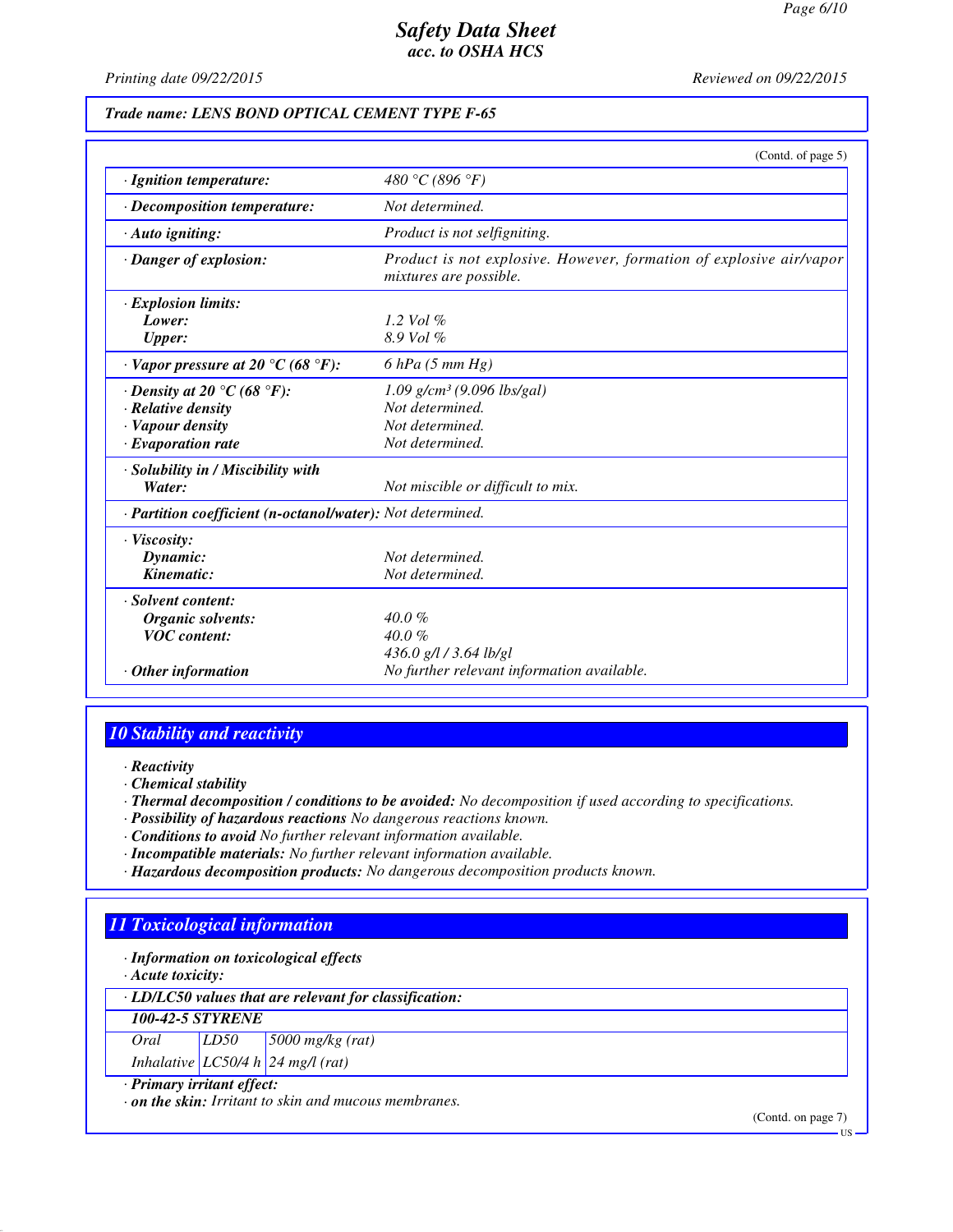(Contd. of page 6)

US

# *Safety Data Sheet acc. to OSHA HCS*

*Printing date 09/22/2015 Reviewed on 09/22/2015*

### *Trade name: LENS BOND OPTICAL CEMENT TYPE F-65*

- *· on the eye: Irritating effect.*
- *· Sensitization: No sensitizing effects known.*
- *· Additional toxicological information:*
- *The product shows the following dangers according to internally approved calculation methods for preparations: Irritant*

#### *· Carcinogenic categories*

*· IARC (International Agency for Research on Cancer)*

#### *100-42-5 STYRENE 2B*

*· NTP (National Toxicology Program)*

# *100-42-5 STYRENE R*

- *· OSHA-Ca (Occupational Safety Health Administration)*
- *None of the ingredients is listed.*

## *12 Ecological information*

#### *· Toxicity*

- *· Aquatic toxicity: No further relevant information available.*
- *· Persistence and degradability No further relevant information available.*
- *· Behavior in environmental systems:*
- *· Bioaccumulative potential No further relevant information available.*
- *· Mobility in soil No further relevant information available.*
- *· Additional ecological information:*
- *· General notes:*
- *Water hazard class 2 (Self-assessment): hazardous for water*

*Do not allow product to reach ground water, water course or sewage system.*

*Danger to drinking water if even small quantities leak into the ground.*

- *· Results of PBT and vPvB assessment*
- *· PBT: Not applicable.*
- *· vPvB: Not applicable.*
- *· Other adverse effects No further relevant information available.*

# *13 Disposal considerations*

- *· Waste treatment methods*
- *· Recommendation:*

*Must not be disposed of together with household garbage. Do not allow product to reach sewage system.*

- *· Uncleaned packagings:*
- *· Recommendation: Disposal must be made according to official regulations.*

| · UN-Number                     |                                    |  |
|---------------------------------|------------------------------------|--|
| · DOT, ADR, IMDG, IATA          | <i>UN3269</i>                      |  |
| $\cdot$ UN proper shipping name |                                    |  |
| $\cdot$ DOT                     | Polyester resin kit mixture        |  |
| $\cdot$ ADR                     | 3269 Polyester resin kit mixture   |  |
| · IMDG, IATA                    | <b>POLYESTER RESIN KIT mixture</b> |  |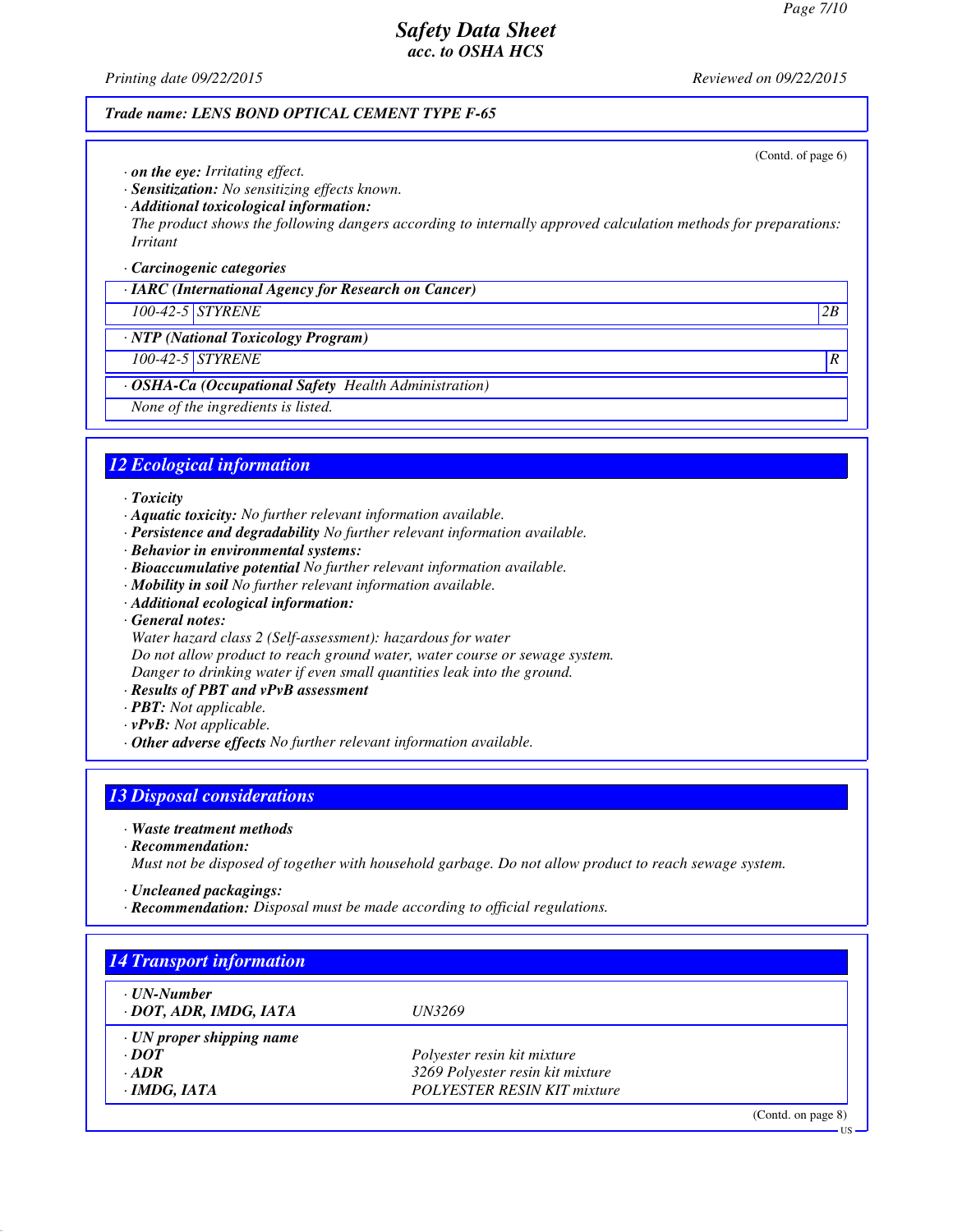*Printing date 09/22/2015 Reviewed on 09/22/2015*

*Trade name: LENS BOND OPTICAL CEMENT TYPE F-65*

|                                                 | (Contd. of page 7)                                |
|-------------------------------------------------|---------------------------------------------------|
| · Transport hazard class(es)                    |                                                   |
| $\cdot$ DOT                                     |                                                   |
|                                                 |                                                   |
| · Class                                         | 3 Flammable liquids                               |
| $\cdot$ Label                                   | $\mathfrak{Z}$                                    |
| · ADR, IMDG, IATA                               |                                                   |
|                                                 |                                                   |
| $\cdot$ Class                                   | 3 Flammable liquids                               |
| · Label                                         | 3                                                 |
| · Packing group<br>· DOT, ADR, IMDG, IATA       | Ш                                                 |
| · Environmental hazards:<br>· Marine pollutant: | No                                                |
| · Special precautions for user                  | Warning: Flammable liquids                        |
| · Danger code (Kemler):                         | 39                                                |
| $\cdot$ EMS Number:                             | $F-E,S-D$                                         |
| · Transport in bulk according to Annex II of    |                                                   |
| <b>MARPOL73/78 and the IBC Code</b>             | Not applicable.                                   |
| · Transport/Additional information:             |                                                   |
| $\cdot$ <i>DOT</i>                              |                                                   |
| · Quantity limitations                          | On passenger aircraft/rail: 60 L                  |
|                                                 | On cargo aircraft only: 220 L                     |
| $-ADR$                                          |                                                   |
| $\cdot$ Excepted quantities (EQ)                | Code: E0                                          |
|                                                 | Not permitted as Excepted Quantity                |
| $\cdot$ IMDG                                    |                                                   |
| $\cdot$ Limited quantities (LQ)                 | 5L                                                |
| $\cdot$ Excepted quantities (EQ)                | Code: E1                                          |
|                                                 | Maximum net quantity per inner packaging: 30 ml   |
|                                                 | Maximum net quantity per outer packaging: 1000 ml |
| · UN "Model Regulation":                        | UN3269, Polyester resin kit mixture, 3, III       |

# *15 Regulatory information*

*· Safety, health and environmental regulations/legislation specific for the substance or mixture*

*· Sara*

*· Section 355 (extremely hazardous substances):*

*None of the ingredients is listed.*

(Contd. on page 9)

US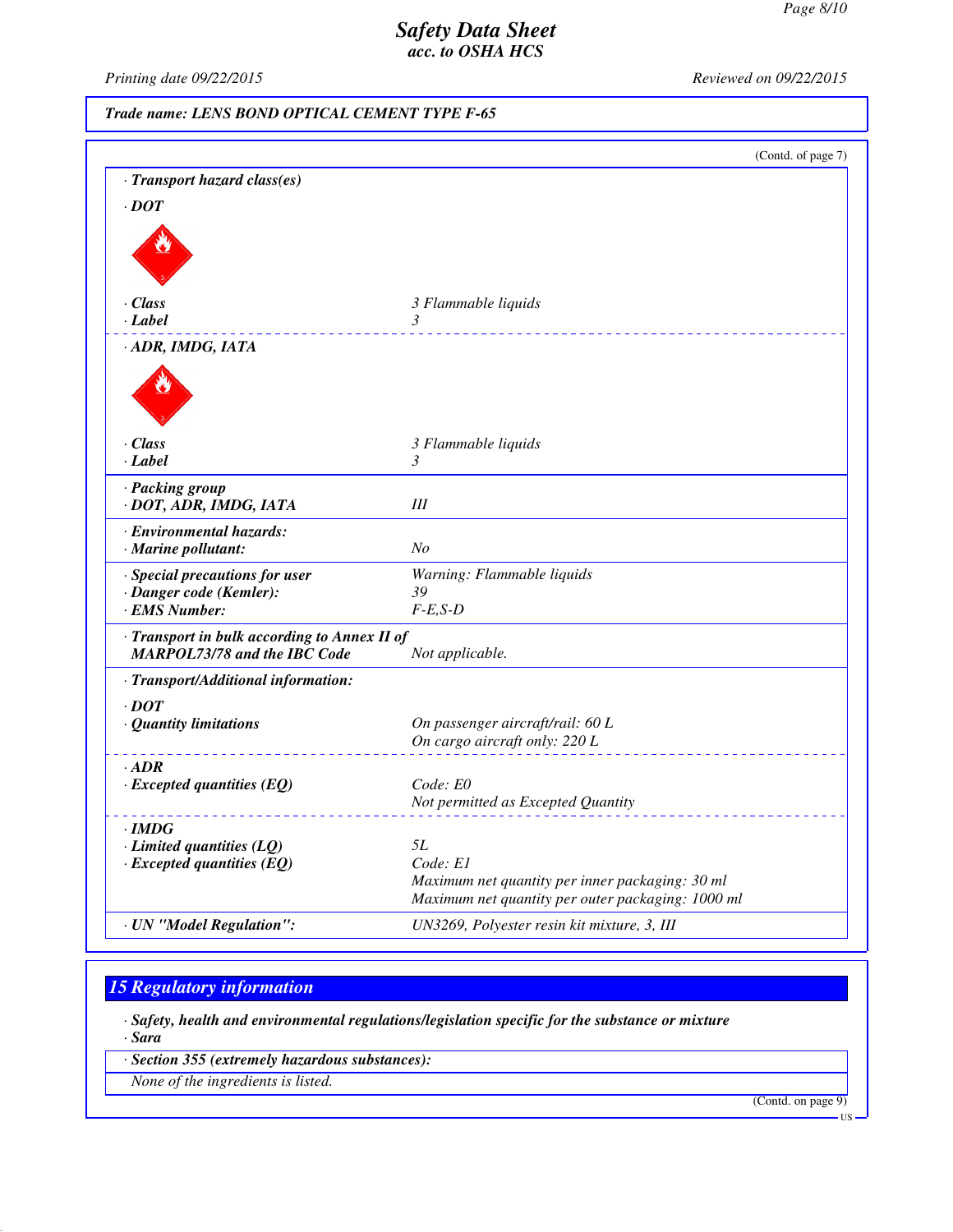*Printing date 09/22/2015 Reviewed on 09/22/2015*

#### *Trade name: LENS BOND OPTICAL CEMENT TYPE F-65*

| (Contd. of page 8)                                                                                                                        |
|-------------------------------------------------------------------------------------------------------------------------------------------|
| · Section 313 (Specific toxic chemical listings):                                                                                         |
| 100-42-5 STYRENE                                                                                                                          |
| · TSCA (Toxic Substances Control Act):                                                                                                    |
| 100-42-5 STYRENE                                                                                                                          |
| · Proposition 65                                                                                                                          |
| Chemicals known to cause cancer:                                                                                                          |
| None of the ingredients is listed.                                                                                                        |
| · Chemicals known to cause reproductive toxicity for females:                                                                             |
| None of the ingredients is listed.                                                                                                        |
| · Chemicals known to cause reproductive toxicity for males:                                                                               |
| None of the ingredients is listed.                                                                                                        |
| Chemicals known to cause developmental toxicity:                                                                                          |
| None of the ingredients is listed.                                                                                                        |
| · Carcinogenic categories                                                                                                                 |
| · EPA (Environmental Protection Agency)                                                                                                   |
| None of the ingredients is listed.                                                                                                        |
| · TLV (Threshold Limit Value established by ACGIH)                                                                                        |
| 100-42-5 STYRENE<br>A4                                                                                                                    |
| · NIOSH-Ca (National Institute for Occupational Safety and Health)                                                                        |
| None of the ingredients is listed.                                                                                                        |
| <b>GHS label elements</b> The product is classified and labeled according to the Globally Harmonized System (GHS).<br>· Hazard pictograms |
|                                                                                                                                           |
| GHS08<br>GHS <sub>02</sub><br>GHS07                                                                                                       |
| · Signal word Danger                                                                                                                      |

*· Hazard-determining components of labeling: STYRENE · Hazard statements Flammable liquid and vapor. Causes skin irritation. Causes serious eye irritation. Suspected of causing cancer. Suspected of damaging fertility or the unborn child. Causes damage to the hearing organs through prolonged or repeated exposure. · Precautionary statements Keep away from heat/sparks/open flames/hot surfaces. - No smoking. Use explosion-proof electrical/ventilating/lighting/equipment. Do not breathe dust/fume/gas/mist/vapors/spray. Wear protective gloves / eye protection / face protection. Wear protective gloves. Wear eye protection / face protection. Ground/bond container and receiving equipment. Keep container tightly closed.*

*Use only non-sparking tools.*

US